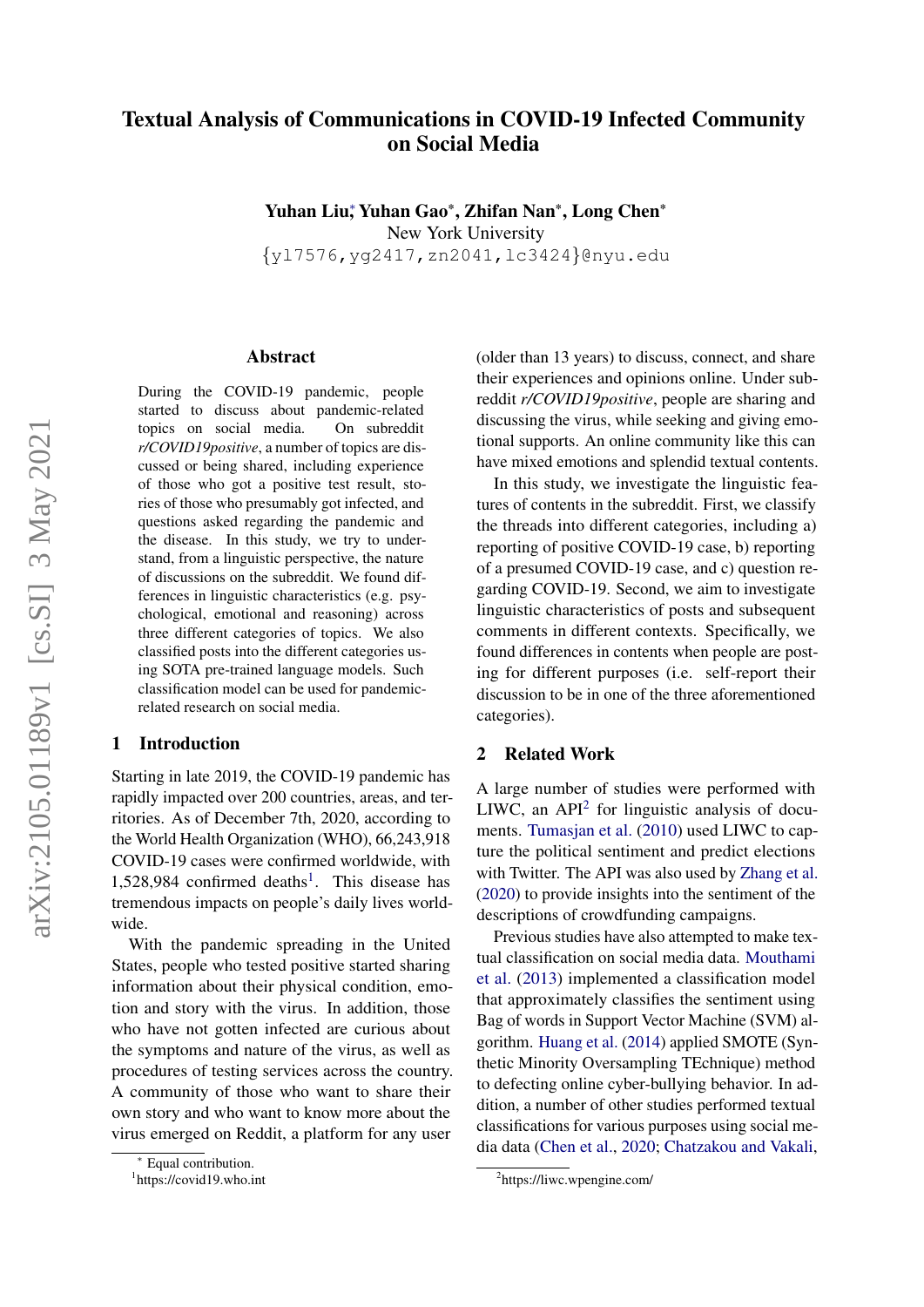## 3 Dataset

Data from subreddit *r/COVID19positive* between March 14, 2020<sup>[3](#page-1-0)</sup> and October 14, 2020 is collected using Pushshift API<sup>[4](#page-1-1)</sup>. In total, 17,285 submissions (contents that starts a Reddit thread) were collected. As a medium-sized subreddit with 91.1K members<sup>[5](#page-1-2)</sup>, contents in this community should contain limited fake posts or misinformation, therefore leading to a relatively clean dataset.

Submission on Reddit starts a discussion with a title and an optional textual body. The title and the body are naturally good source for textual analysis. In addition, most submissions have *flair*, a hashtag-like, user-reported label that describes the category of discussion under which the submission is about. The *flairs* serve as a perfect label for potential supervised classification tasks.

Data cleanup and preprocessing are preformed with the collected dataset. First, all posts without flairs are deleted. This left 15,410 posts in the dataset. Next, title and body are concatenated into one field, *titletext*, so that the new field can be used as textual input for models. Then, we re-moved emojis<sup>[6](#page-1-3)</sup>, extra separators and repeated punctuations from the text. Lastly, since we have 10 different flairs but limited dataset size, we merged related flairs into one category, resulting in three categories: a) question, b) tested positive, and c) presumed positive, as shown in Table [1.](#page-1-4)

|  | Table 1: Categorization of flairs. |  |  |
|--|------------------------------------|--|--|
|--|------------------------------------|--|--|

<span id="page-1-4"></span>

| Category       | <b>Original Flairs</b>                  |  |
|----------------|-----------------------------------------|--|
| Ouestion       | Ouestion                                |  |
| $(N = 8,687)$  | Question - to those who tested positive |  |
|                | Question - for medical research         |  |
|                | Medical question                        |  |
| Tested         | <b>Tested Positive</b>                  |  |
| Positive       | Tested Positive - Me                    |  |
| $(N = 5, 241)$ | Tested Positive - Family                |  |
|                | Tested Positive - Friends               |  |
| Presumed       | Presumed Positive - from doctor         |  |
| Positive       | Presumed Positive - from test           |  |
| $(N = 1, 482)$ |                                         |  |

<span id="page-1-0"></span><sup>&</sup>lt;sup>3</sup>The date when the subreddit was created.

## 4 Methodology

Two natural language processing tasks are conducted in order to investigate sentiments and linguistic characteristics of the Reddit posts, and to make classifications of different submissions, as more details explained below.

## 4.1 Analysis of Linguistic Characteristics

In this exploratory task, we aim to find discrepancies of texts with topics in different categories. Therefore, Linguistic Inquiry and Word Count (LIWC) is applied to extract the sentiment of submissions and comment of our corpus. LIWC2015 is a dictionary-based linguistic analysis tool that can count the percentage of words that reflect different emotions, thinking styles, social concerns, and capture people's psychological states<sup>[7](#page-1-5)</sup>. We concatenated post in the three categories respectively to form three big documents, as performed by [Yu et al.](#page-4-7) [\(2008\)](#page-4-7), then use LIWC to get scores for each of the categories. Significance tests are performed to find relevant fields. We also manually selected field of interests even if no significant differences are found. In the end, we selected 3 summary linguistic features (*Analytics*, *Clout* and *Tone*), 5 psychological features (*pos emo*, *neg emo*, *sad*, *anxiety* and *anger*) and 3 time-oriented features (*focuspast*, *focuspresent* and *focusfuture*).

## 4.2 Classification

With the categorized flairs, we build three-label classification models. A number of models were used, with details explained below.

## 4.2.1 Stacking Ensemble Model

We build a stacking ensemble model, with Random Forest, SVM, Na¨ıve Bayes, XGBoost, Logistic Regression and K-Nearest Neighbor as meta-models. To transform our dataset into model-compatible format, we apply term frequency–inverse document frequency (TF-IDF) vectorization process on the dataset. Default hyperparameters are used.

#### 4.2.2 Bi-LSTM

Next, we build a Bidirectional Long-Short Term Memory (Bi-LSTM) model. The dataset was converted into a 50-dimension word vector using spaCy<sup>[8](#page-1-6)</sup> encoding. Hyperparameters were tuned with grid search method, with best ones as: ADAM

<span id="page-1-1"></span><sup>4</sup> https://www.pushshift.io.

<span id="page-1-3"></span><span id="page-1-2"></span> $5$ As of October 14, 2020.

<sup>&</sup>lt;sup>6</sup>Since emojis are not supported by some pre-trained models, we removed them for consistency.

<span id="page-1-5"></span><sup>7</sup> https://liwc.wpengine.com/how-it-works/

<span id="page-1-6"></span><sup>8</sup> https://spacy.io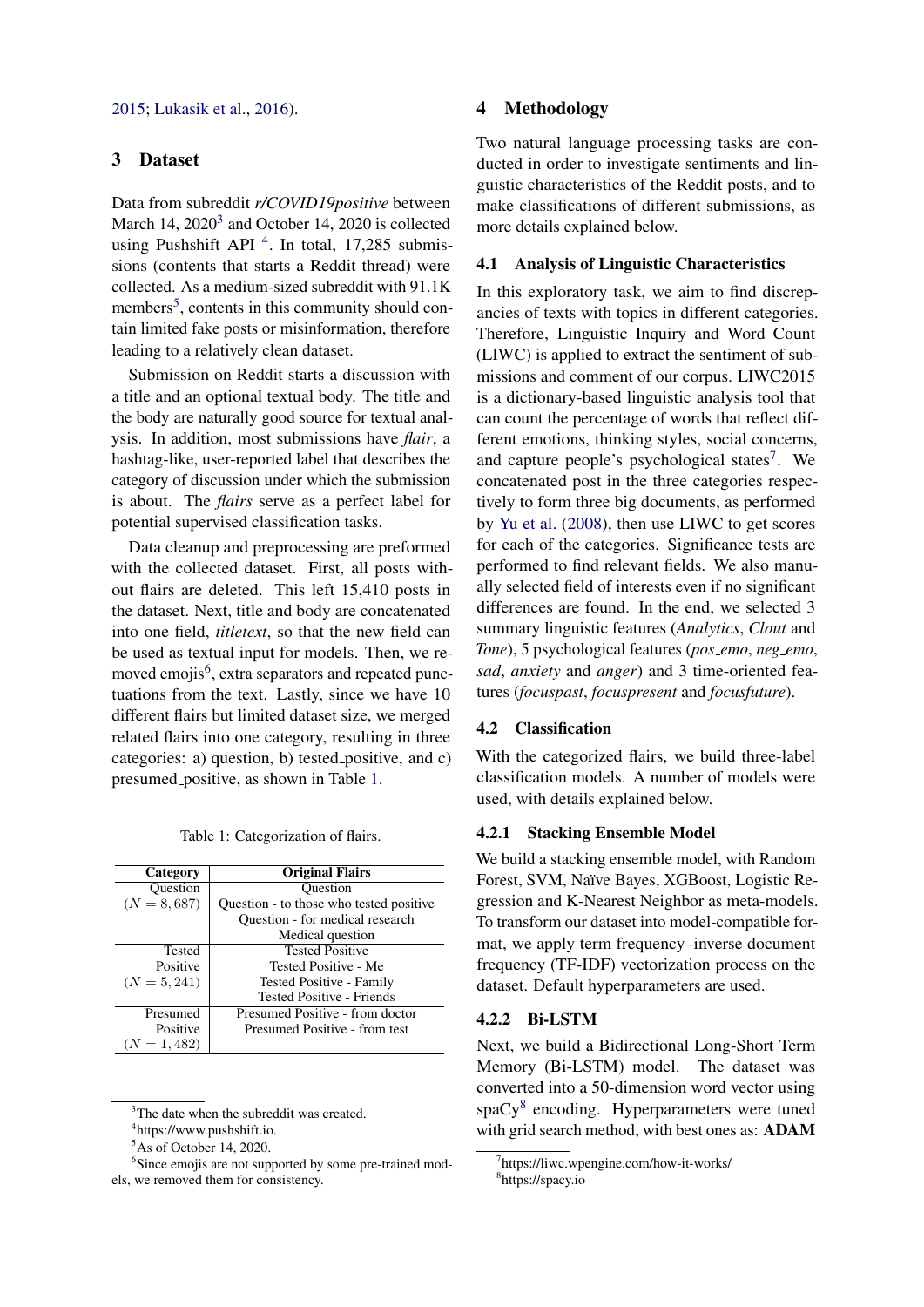optimizer, lr=1e-3, eps=1e-8 and dropout=0.2. Best performance was achieved at epoch=5.

## 4.2.3 BERT

Bidirectional Encoder Representations from Transformers [\(Devlin et al.,](#page-4-8) [2018\)](#page-4-8) is used as our first pre-trained language model. We used the BERT-base with cased input model, as more complex models performed poorly on our limitedsized dataset. We fine-tuned the model using a dense layer and an output layer of 3 neurons. Hyperparameters are also tuned using grid search, with best ones as: **ADAM** optimizer, **lr**=1e-5, eps=1e-8 and hidden size=50. Best performance was achieved at epoch=3

## 4.2.4 XLNet

XLNet [\(Yang et al.,](#page-4-9) [2019\)](#page-4-9) is used as our second pretrained language model. To keep comparability, we chose the XLNet-base with cased input model. We alsofine-tuned the model using a dense layer and an output layer of 3 neurons. Hyperparameters are tuned using grid search, with best ones as: ADAM optimizer,  $Ir=3e-5$ ,  $eps=1e-8$  and hidden  $size=50$ . Best performance was achieved at epoch=4.

## 4.2.5 Classification dataset

Dataset was converted into model-compatible formats using various tokenization/vectorization methods. We then made a train-validation-test split with a 70:15:15 ratio. As the dataset is imbalanced among the three classes, we upsampled the minority classes in the training set using SMOTE [\(Chawla et al.,](#page-4-10) [2002\)](#page-4-10).

## 5 Results

#### 5.1 Linguistic Characteristics

First, we found some differences in 3 summary linguistic features among the three classes, as shown in Fig. [1.](#page-2-0) *Presumed positive* posts have higher Analytic (i.e. analytical thinking) score, inferring more logical and formal thinking presented in discussion. Indeed, most posts in presumed positive posts are posted by those who are very likely to be positive but still uncertain. Building upon uncertainty, they tend to start a logical analysis/reasoning on the symptoms and their recent activities which might get them infected. *Question* posts have relatively lower analytic score, which can also be explained by the question-raising nature of such posts. In terms of Clout, which stands for the level of confidence, *tested positive* posts have higher score on

this feature, inferring that they are "more certain" about their positive diagnosis and their "confidence" of getting better. The same category of posts also has higher emotional tone scores, inferring that they are "more emotional" with getting infected.

<span id="page-2-0"></span>

Figure 1: LIWC scores for Analytics, Clout and Tone. *Presumed positive* posts have significantly higher Analytics score, while *tested positive* posts have significantly higher Clout and Tone scores.

<span id="page-2-1"></span>

Figure 2: LIWC scores for time-oriented features. *Tested positive* posts have significantly higher focus on the past, while *question* posts have significantly higher focus on present. No significant differences found for focuses on future, and the levels of focus on future are low for all three classes.

Next, we investigate time-oriented features of the three categories of posts, as shown in Fig. [2.](#page-2-1) *Tested positive* posts have higher focus on the past, while *question* posts have more focus on present. By looking at sample posts, we found that *tested positive* posts tend to reflect more on their potential cause of getting infected (e.g. hang out in a pub, attend a gathering without mask) and their symptoms before visiting a doctor, while *question* posts tend to report their current feelings and symptoms, seeking for answers. In addition, all categories of posts does not have significant difference of focus on the future and that the magnitude of future-focus is low for the three categories com-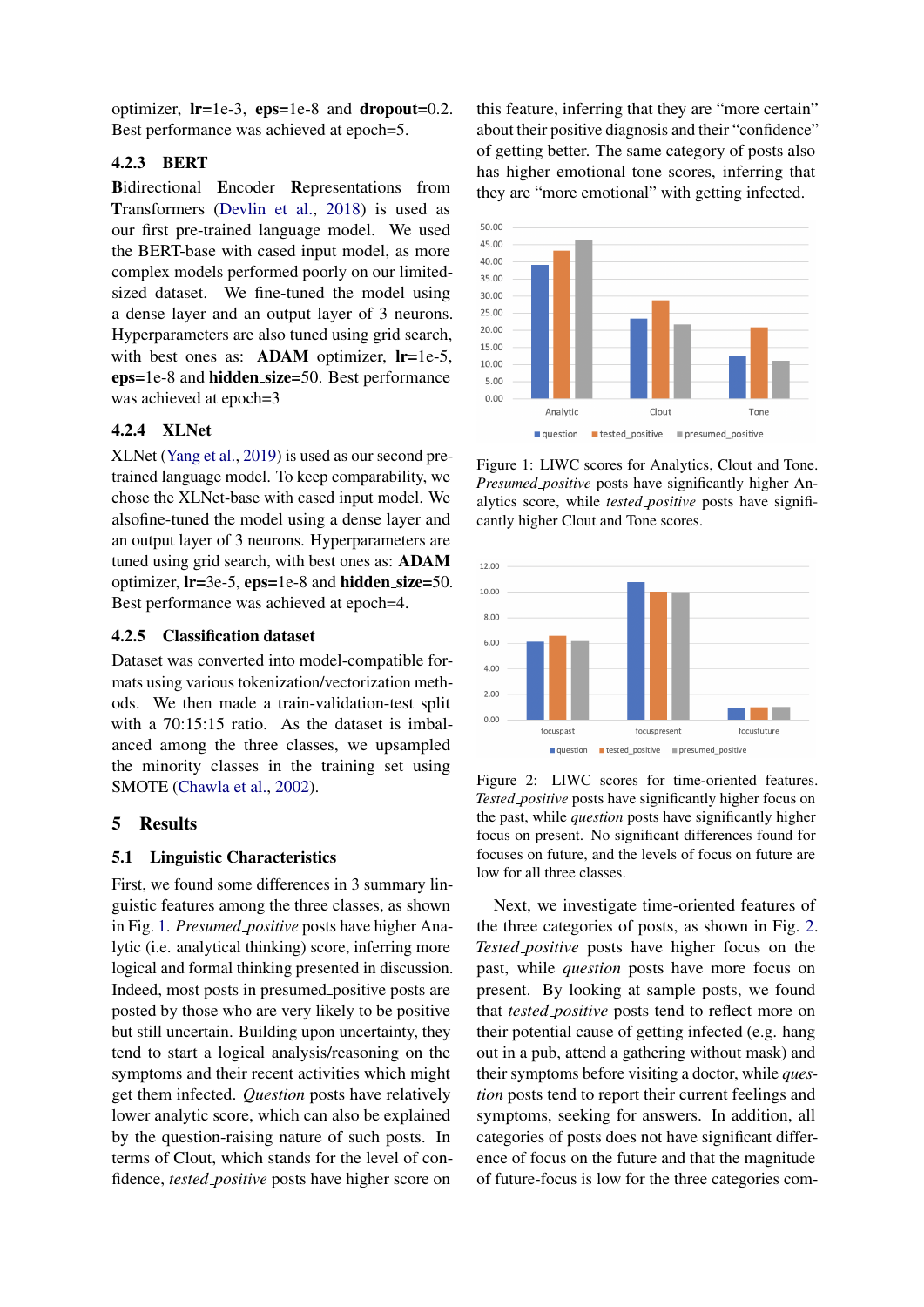paring to focuses on past or present.



Figure 3: LIWC scores for psychological features. *Tested positive* posts have significantly higher positive emotions, while *presumed positive* posts have significantly higher negative emotions.

As for the emotional features, *tested positive* posts have, surprisingly, higher level of positive emotions, inferring that those who got infected are more "optimistic" about getting better, while *presumed positive* posts have higher level of negative emotions, which makes sense as they are the ones who are most uncertain and that are really feeling bad. As we look into different negative emotions, *presumed positive* posts have significantly higher sadness level, which can be interpreted as depressed during uncertainty of a very likely diagnosis, while *question* posts have significantly higher anxiety level. The high anxiety level from *question* posts reflect their uncertainty and concerns about the pandemic in general.



Figure 4: LIWC scores for specific negative emotions. *Question* posts have significantly higher anxiety level, while *presumed positive* posts have significantly higher sadness level. All three classes have low level of anger in comparison to the other two negative emotions.

#### 5.2 Classification

The performance of classification models are shown in Table. [2.](#page-3-0) The best model is BERT, with a testing F-1 score of 0.722. The model converges

<span id="page-3-0"></span>Table 2: Accuracy and F-1 scores for classification models.

| Model           | Accuracy | F1    |
|-----------------|----------|-------|
| <b>Ensemble</b> | 0.685    | 0.676 |
| <b>Bi-LSTM</b>  | 0.625    | 0.604 |
| <b>BERT</b>     | 0.726    | 0.722 |
| <b>XLNet</b>    | 0.711    | 0.702 |

rather quickly, reaching best accuracy at epoch=3. XLNet achieved good performance as well. Stacking ensemble model also yields good result, with F-1 score of 0.676. However, Bi-LSTM model performed poorly, with F-1 score of only 0.604. We tried other encoding methods, including more embedding dimensions, without improvement.

We observed that the performance difference between SOTA pre-trained models and traditional models is not huge. We suspect that the relatively small size of dataset restricted better performance in BERT or XLNet, as these models are more complicated and thus require larger dataset to train on. Such finding is in congruent to the research by [Ezen-Can](#page-4-11) [\(2020\)](#page-4-11).

#### 6 Conclusion and Future Work

In this study, we performed a linguistic analysis of posts in an online COVID-19 discussion community on Reddit. Posts in the three categories showed some differences with psychological, emotional and other characteristics. We also built classification models to differentiate posts among the categories, found that the SOTA pre-trained models yields best performance.

Future work can be done to incorporate more features into classification models, such as metadata from reddits (e.g. up/down votes, number of comments), and linguistic scores from LIWC model for each individual posts. Also, the classification model developed in our study can be used on social media to identify infected people for other studies, such as psychological evaluation of the infected group. In addition, as we only analyzed Reddit submissions, comments are the other textual source on Reddit with greater amount but without labels. In fact, more than 1 million comments were collected in this subreddit in comparison to only 17,285 submissions. Such data source can be for unsupervised machine learning for pattern recognition, such as Latent Dirichlet Allocation topic modelling.